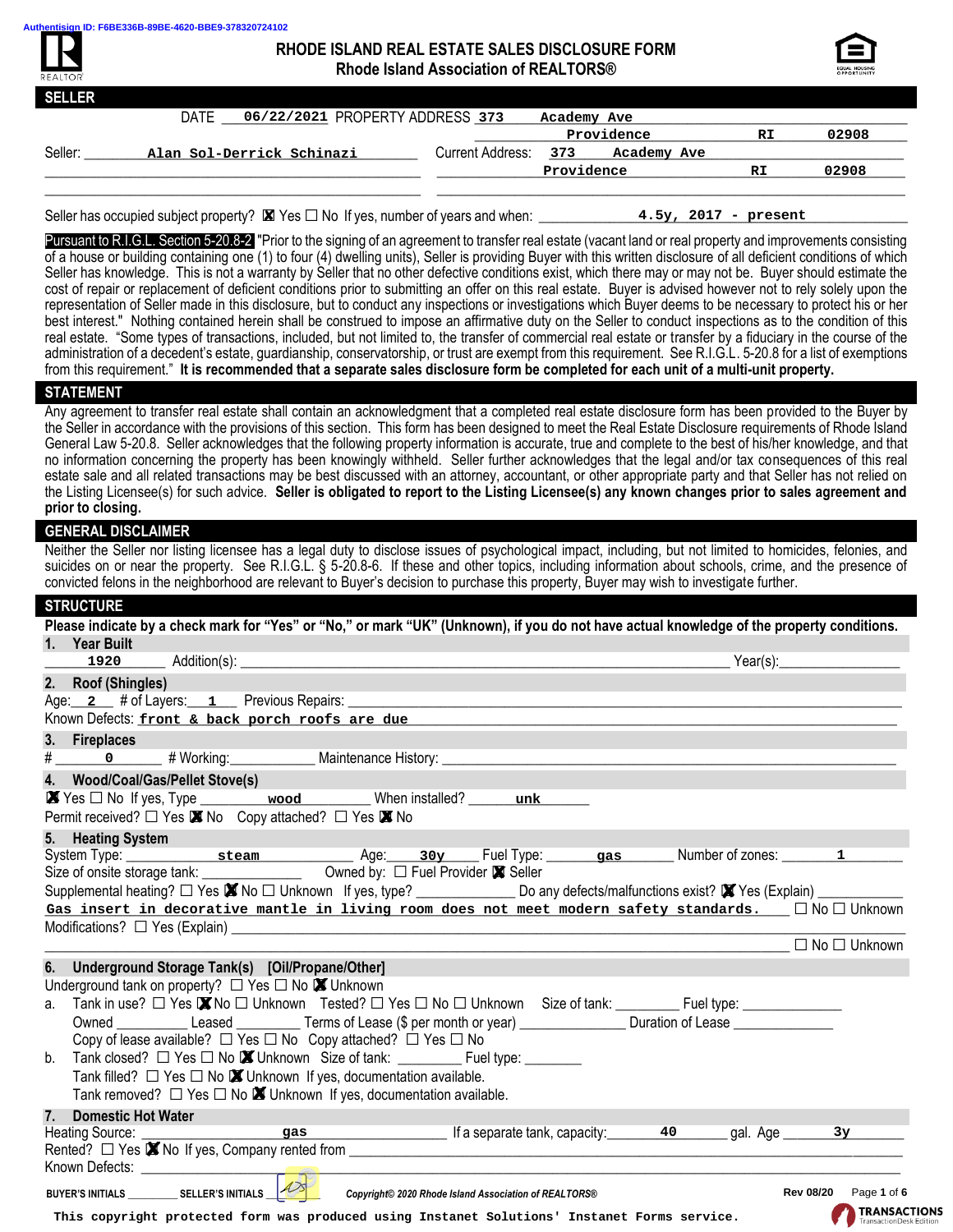**Authentisign ID: F6BE336B-89BE-4620-BBE9-378320724102**

| ientisign ID: F6BE336B-89BE-4620-BBE9-378320724102<br>8. Plumbing                                                                                                                                                                                                                                                                                                                                                                                                                                                                                                                                                                                                                                                                                                                                                                                                                                                                                                                                                                                                                                                                                                                                                                                                                                                                                                                                                                                                                                                      |                                 |
|------------------------------------------------------------------------------------------------------------------------------------------------------------------------------------------------------------------------------------------------------------------------------------------------------------------------------------------------------------------------------------------------------------------------------------------------------------------------------------------------------------------------------------------------------------------------------------------------------------------------------------------------------------------------------------------------------------------------------------------------------------------------------------------------------------------------------------------------------------------------------------------------------------------------------------------------------------------------------------------------------------------------------------------------------------------------------------------------------------------------------------------------------------------------------------------------------------------------------------------------------------------------------------------------------------------------------------------------------------------------------------------------------------------------------------------------------------------------------------------------------------------------|---------------------------------|
| Type: Copper <b>X</b> Galvanized PVC <b>X</b> Mixed None Other <b>X</b> Unknown                                                                                                                                                                                                                                                                                                                                                                                                                                                                                                                                                                                                                                                                                                                                                                                                                                                                                                                                                                                                                                                                                                                                                                                                                                                                                                                                                                                                                                        |                                 |
| <u> 1989 - Jan James James Barnett, martin amerikan basar dan berasal dalam berasal dalam berasal dalam berasal d</u>                                                                                                                                                                                                                                                                                                                                                                                                                                                                                                                                                                                                                                                                                                                                                                                                                                                                                                                                                                                                                                                                                                                                                                                                                                                                                                                                                                                                  | ■ No □ Unknown                  |
| 9. Electrical Service                                                                                                                                                                                                                                                                                                                                                                                                                                                                                                                                                                                                                                                                                                                                                                                                                                                                                                                                                                                                                                                                                                                                                                                                                                                                                                                                                                                                                                                                                                  | ■ No □ Unknown                  |
| Fuses Circuit Breakers x Amps 200 Unknown<br>Type: Aluminum Wiring Knob & Tube X BX Cable Romex X Other Unknown<br>Do any defects/malfunctions exist? X Yes (Explain) Knob and tube wiring has been removed from exterior walls.<br>On<br>———————————————————————————————— □ No □ Unknown                                                                                                                                                                                                                                                                                                                                                                                                                                                                                                                                                                                                                                                                                                                                                                                                                                                                                                                                                                                                                                                                                                                                                                                                                              |                                 |
| 10. Solar Equipment/System                                                                                                                                                                                                                                                                                                                                                                                                                                                                                                                                                                                                                                                                                                                                                                                                                                                                                                                                                                                                                                                                                                                                                                                                                                                                                                                                                                                                                                                                                             |                                 |
| □ Yes ■ No □ Unknown Age: __________ Type of System: □ Space Heating □ Electrical □ Water Heating □ Unknown<br>11. Air Conditioning                                                                                                                                                                                                                                                                                                                                                                                                                                                                                                                                                                                                                                                                                                                                                                                                                                                                                                                                                                                                                                                                                                                                                                                                                                                                                                                                                                                    |                                 |
| $\Box$ Yes $\blacksquare$ No $\Box$ Unknown Age: ________<br>Type of System: $\Box$ Central Air: Number of Zones ______ $\Box$ Ductless $\Box$ Window Units: Number of Units _____ Age _____<br>□ Built in Wall Units: Number of Units _______ Age ______<br>Location <b>Exercise Service Service Service Service Service Service Service Service Service Service Service Service Service Service Service Service Service Service Service Service Service Service Service Service Service Ser</b>                                                                                                                                                                                                                                                                                                                                                                                                                                                                                                                                                                                                                                                                                                                                                                                                                                                                                                                                                                                                                      |                                 |
|                                                                                                                                                                                                                                                                                                                                                                                                                                                                                                                                                                                                                                                                                                                                                                                                                                                                                                                                                                                                                                                                                                                                                                                                                                                                                                                                                                                                                                                                                                                        |                                 |
|                                                                                                                                                                                                                                                                                                                                                                                                                                                                                                                                                                                                                                                                                                                                                                                                                                                                                                                                                                                                                                                                                                                                                                                                                                                                                                                                                                                                                                                                                                                        |                                 |
| 12. Insulation<br>Wall: $\blacksquare$ Yes $\square$ No $\square$ Unknown Type cellulose $\blacksquare$ ; Ceiling: $\square$ Yes $\blacksquare$ No $\square$ Unknown Type<br>Additional Structural Information (Attach additional sheets if necessary.)                                                                                                                                                                                                                                                                                                                                                                                                                                                                                                                                                                                                                                                                                                                                                                                                                                                                                                                                                                                                                                                                                                                                                                                                                                                                |                                 |
| <b>UTILITIES</b><br>13. Sewer, Septic and Other Wastewater Disposal Systems<br><b>Type:</b> $\Box$ Private $\Box$ Public $\Box$ Both<br><b>Public System:</b> Is it connected? $\blacksquare$ Yes $\square$ No Outstanding Assessment? $\square$ Yes $\blacksquare$ No<br>Minimum Annual Fee: \$ ____________ Outstanding Balance \$ _______ 0.00                                                                                                                                                                                                                                                                                                                                                                                                                                                                                                                                                                                                                                                                                                                                                                                                                                                                                                                                                                                                                                                                                                                                                                      |                                 |
|                                                                                                                                                                                                                                                                                                                                                                                                                                                                                                                                                                                                                                                                                                                                                                                                                                                                                                                                                                                                                                                                                                                                                                                                                                                                                                                                                                                                                                                                                                                        |                                 |
| Private System: (check all that apply), $\Box$ Cesspool $\Box$ Septic: $\Box$ Leach field $\Box$ Galleys $\Box$ Denitrification System $\Box$ Unknown<br>$\Box$ Other                                                                                                                                                                                                                                                                                                                                                                                                                                                                                                                                                                                                                                                                                                                                                                                                                                                                                                                                                                                                                                                                                                                                                                                                                                                                                                                                                  |                                 |
| OWTS Design (DEM approved # of Bedrooms): Copy Available? □ Yes □ No Copy attached? □ Yes □ No<br><u>Deserves and the sequirements (State/Local):</u> <u>and the second of the set of the set of the set of the set of the set of the set of the set of the set of the set of the set of the State/Local): and Date installed:<br/>Sanitat</u>                                                                                                                                                                                                                                                                                                                                                                                                                                                                                                                                                                                                                                                                                                                                                                                                                                                                                                                                                                                                                                                                                                                                                                         |                                 |
|                                                                                                                                                                                                                                                                                                                                                                                                                                                                                                                                                                                                                                                                                                                                                                                                                                                                                                                                                                                                                                                                                                                                                                                                                                                                                                                                                                                                                                                                                                                        |                                 |
| Sewage Pumps? □ Yes X No □ Unknown If yes, Type: □ Macerator/Grinder Pump □ Ejector Pump □ Both □ Unknown                                                                                                                                                                                                                                                                                                                                                                                                                                                                                                                                                                                                                                                                                                                                                                                                                                                                                                                                                                                                                                                                                                                                                                                                                                                                                                                                                                                                              |                                 |
| Location:<br>Maintenance History (Any Failure): _______<br>"Potential purchasers of real estate in the state of Rhode Island are hereby notified that many properties in the state are still serviced by cesspools as<br>defined in R.I.G.L. Chapter 23-19.15 (The RI Cesspool Phase-Out Act of 2007). Cesspools are a substandard and inadequate means of sewage treatment<br>and disposal, and cesspools often contribute to groundwater and surface water contamination. Requirements for abandonment and replacement of high-<br>risk cesspools as established in R.I.G.L. Chapter 23-19.15 are primarily based upon a cesspool's non-treatment of wastewater and the inherent risks to<br>public health and the environment due to a cesspool's distance from a tidal water area, or a public drinking water resource. Purchasers should consult<br>R.I.G.L. Chapter 23-19.15 for specific cesspool abandonment or replacement requirements. An inspection of property served by an on-site sewage<br>system by a qualified professional is recommended prior to purchase. Pursuant to R.I.G.L. Section 5-20.8-13, potential purchasers shall be permitted a<br>ten (10) day period to conduct an inspection of a property's sewage system to determine if a cesspool exists, and if so, whether it will be subject to the<br>phase-out requirements as established in R.I.G.L. Chapter 23-19.15."<br>BUYER'S INITIALS ____________ SELLER'S INITIALS __<br>Copyright© 2020 Rhode Island Association of REALTORS® | Page 2 of 6<br><b>Rev 08/20</b> |
| This copyright protected form was produced using Instanet Solutions' Instanet Forms service.                                                                                                                                                                                                                                                                                                                                                                                                                                                                                                                                                                                                                                                                                                                                                                                                                                                                                                                                                                                                                                                                                                                                                                                                                                                                                                                                                                                                                           | <b>TRANSACT</b>                 |



TRANSACTIONS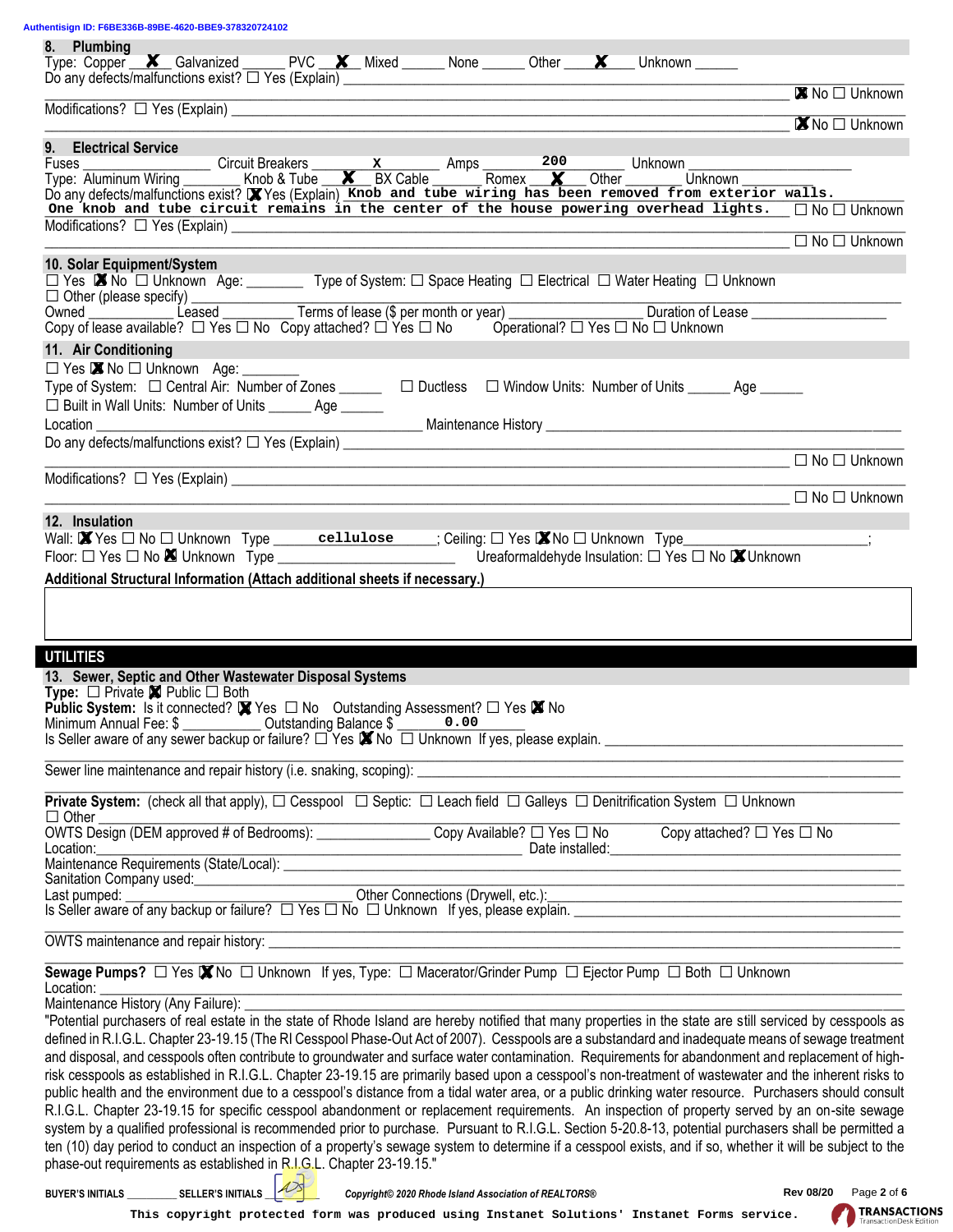| 14. Water System                                                                                                                                                                                                                                                                                                |  |  |  |  |  |  |
|-----------------------------------------------------------------------------------------------------------------------------------------------------------------------------------------------------------------------------------------------------------------------------------------------------------------|--|--|--|--|--|--|
| ■ Public Filtration System? □ Yes ■ No                                                                                                                                                                                                                                                                          |  |  |  |  |  |  |
| $\Box$ Private If private: "Buyer understands that this property is, or will be served by a private water supply (well) which may be susceptible to contamination,                                                                                                                                              |  |  |  |  |  |  |
| availability, and potentially harmful to health." "The Seller of that property is required to provide the Buyer with a copy of any private water supply (well)                                                                                                                                                  |  |  |  |  |  |  |
| testing results in the Seller's possession and notify the Buyer of any known problems with the private water supply (well)."                                                                                                                                                                                    |  |  |  |  |  |  |
| "If a public water supply is not available, the private water supply must be tested in accordance with regulations established by the RI Department of                                                                                                                                                          |  |  |  |  |  |  |
| Health pursuant to R.I.G.L. Section 23-1-5.3."                                                                                                                                                                                                                                                                  |  |  |  |  |  |  |
|                                                                                                                                                                                                                                                                                                                 |  |  |  |  |  |  |
| Well water inspection certificate available? $\Box$ Yes $\Box$ No Copy attached? $\Box$ Yes $\Box$ No                                                                                                                                                                                                           |  |  |  |  |  |  |
| Water Quality Problems? □ Yes □ No If yes, explain _____________________________                                                                                                                                                                                                                                |  |  |  |  |  |  |
| Whole House Filtration System? $\Box$ Yes $\Box$ No Rented? $\Box$ Yes $\Box$ No Terms of lease (\$ per month or year) ____________                                                                                                                                                                             |  |  |  |  |  |  |
| Duration of Lease ___________________                                                                                                                                                                                                                                                                           |  |  |  |  |  |  |
| Treatment System? □ Yes □ No Rented? □ Yes □ No Terms of lease (\$ per month or year) ______________                                                                                                                                                                                                            |  |  |  |  |  |  |
| Duration of Lease                                                                                                                                                                                                                                                                                               |  |  |  |  |  |  |
| Additional Utilities Information (Attach additional sheets if necessary.)                                                                                                                                                                                                                                       |  |  |  |  |  |  |
|                                                                                                                                                                                                                                                                                                                 |  |  |  |  |  |  |
|                                                                                                                                                                                                                                                                                                                 |  |  |  |  |  |  |
|                                                                                                                                                                                                                                                                                                                 |  |  |  |  |  |  |
| <b>MUNICIPAL INFORMATION</b>                                                                                                                                                                                                                                                                                    |  |  |  |  |  |  |
|                                                                                                                                                                                                                                                                                                                 |  |  |  |  |  |  |
| 15. Real Estate Property Tax                                                                                                                                                                                                                                                                                    |  |  |  |  |  |  |
| 2,691.96 for fiscal/calendar year ending<br>2020 Tax Rate: 14.736 Current Exemptions:<br>homestead                                                                                                                                                                                                              |  |  |  |  |  |  |
| 16. Municipal Fire District Tax                                                                                                                                                                                                                                                                                 |  |  |  |  |  |  |
| Name of Fire District _________                                                                                                                                                                                                                                                                                 |  |  |  |  |  |  |
| for fiscal/calendar year ending ________________ Tax Rate: ______________ Current Exemptions: ________________<br>$\frac{1}{2}$                                                                                                                                                                                 |  |  |  |  |  |  |
| 17. Easements/Encroachments                                                                                                                                                                                                                                                                                     |  |  |  |  |  |  |
| Seller is legally required to provide the Buyer with a copy of any previous surveys of the property and documentation of conservation and/or preservation                                                                                                                                                       |  |  |  |  |  |  |
| easements and restrictions that are in the Seller's possession and notify the Buyer of any known easements, encroachments, covenants or restrictions of                                                                                                                                                         |  |  |  |  |  |  |
| the Seller's property. A Buyer may wish to have a boundary or other survey independently performed at Buyer's expense.                                                                                                                                                                                          |  |  |  |  |  |  |
| Does Seller have a copy of any surveys in his/her possession? $\Box$ Yes $\blacksquare$ No $\Box$ Unknown Copy attached? $\Box$ Yes $\blacksquare$ No                                                                                                                                                           |  |  |  |  |  |  |
| Does Seller have any knowledge of easement(s), preservation restrictions or right(s) of way on property? $\Box$ Yes $\blacksquare$ No $\Box$ Unknown                                                                                                                                                            |  |  |  |  |  |  |
| If yes, describe                                                                                                                                                                                                                                                                                                |  |  |  |  |  |  |
| Does Seller have a copy of documentation of conservation and/or preservation easements or restrictions in his/her possession?                                                                                                                                                                                   |  |  |  |  |  |  |
| $\Box$ Yes $\boxtimes$ No $\Box$ Unknown Copy attached? $\Box$ Yes $\boxtimes$ No                                                                                                                                                                                                                               |  |  |  |  |  |  |
| Does Seller have any knowledge of Encroachments? $\Box$ Yes $\blacksquare$ No $\Box$ Unknown If yes, describe                                                                                                                                                                                                   |  |  |  |  |  |  |
|                                                                                                                                                                                                                                                                                                                 |  |  |  |  |  |  |
| 18. Deed                                                                                                                                                                                                                                                                                                        |  |  |  |  |  |  |
| Type of deed to be conveyed: $\blacksquare$ Warranty $\Box$ Quitclaim $\Box$ Trustee's $\Box$ Foreclosure $\Box$ Collector's $\Box$ Executor's                                                                                                                                                                  |  |  |  |  |  |  |
| $\Box$ Other<br>Number of parcels conveying:                                                                                                                                                                                                                                                                    |  |  |  |  |  |  |
|                                                                                                                                                                                                                                                                                                                 |  |  |  |  |  |  |
| 19. Zoning/Historical                                                                                                                                                                                                                                                                                           |  |  |  |  |  |  |
| "Buyers of real estate in the State of Rhode Island are legally obligated to comply with all local real estate ordinances; including, but not limited to<br>ordinances on the number of unrelated persons who may legally reside in a dwelling, as well as ordinances on the number of dwelling units permitted |  |  |  |  |  |  |
| under the local zoning ordinances. If the subject property is located in a historic district, that fact must be disclosed to the buyer, together with the                                                                                                                                                       |  |  |  |  |  |  |
| notification that property located in a historic district may be subject to construction, expansion, or renovation limitations. Contact the local building                                                                                                                                                      |  |  |  |  |  |  |
| inspection official for details."                                                                                                                                                                                                                                                                               |  |  |  |  |  |  |
| Classification:                                                                                                                                                                                                                                                                                                 |  |  |  |  |  |  |
| Have you applied for or been granted a special use permit for this property? $\Box$ Yes $\boxtimes$ No                                                                                                                                                                                                          |  |  |  |  |  |  |
| If yes, explain:                                                                                                                                                                                                                                                                                                |  |  |  |  |  |  |
| Is the current use a permitted use under the current zoning regulations? $\blacksquare$ Yes $\Box$ No $\Box$ Unknown                                                                                                                                                                                            |  |  |  |  |  |  |
| If no, explain:<br>Is the current use non-conforming in any other way? $\Box$ Yes $\boxtimes$ No $\Box$ Unknown                                                                                                                                                                                                 |  |  |  |  |  |  |
| If yes, explain:                                                                                                                                                                                                                                                                                                |  |  |  |  |  |  |
| Is this property located in a historic district? $\Box$ Yes $\boxtimes$ No $\Box$ Unknown<br>Historic restrictions? □ Yes ■ No □ Unknown                                                                                                                                                                        |  |  |  |  |  |  |
| 20. Property Restrictions                                                                                                                                                                                                                                                                                       |  |  |  |  |  |  |
| Are there any recorded Property restrictions? $\Box$ Yes (Explain)                                                                                                                                                                                                                                              |  |  |  |  |  |  |
| $\blacksquare$ No $\square$ Unknown                                                                                                                                                                                                                                                                             |  |  |  |  |  |  |
|                                                                                                                                                                                                                                                                                                                 |  |  |  |  |  |  |
|                                                                                                                                                                                                                                                                                                                 |  |  |  |  |  |  |
| Type of Restriction: $\Box$ Deed $\Box$ Subdivision Copy attached? $\Box$ Yes $\Box$ No                                                                                                                                                                                                                         |  |  |  |  |  |  |
| 21. Building Permits                                                                                                                                                                                                                                                                                            |  |  |  |  |  |  |
| Have building permits been obtained for all required construction and/or renovation while you have owned the property? $\blacksquare$ Yes $\square$ No                                                                                                                                                          |  |  |  |  |  |  |
| If no, explain:                                                                                                                                                                                                                                                                                                 |  |  |  |  |  |  |
| If yes, has final approval been obtained? $\blacksquare$ Yes $\Box$ No                                                                                                                                                                                                                                          |  |  |  |  |  |  |
|                                                                                                                                                                                                                                                                                                                 |  |  |  |  |  |  |
| <b>Rev 08/20</b><br>Page 3 of 6<br><b>SELLER'S INITIALS</b><br><b>BUYER'S INITIALS</b><br>Copyright© 2020 Rhode Island Association of REALTORS®                                                                                                                                                                 |  |  |  |  |  |  |

**Rev 08/20** Page 3 of 6<br>**TRANSACTIONS**<br>TransactionDesk Fattion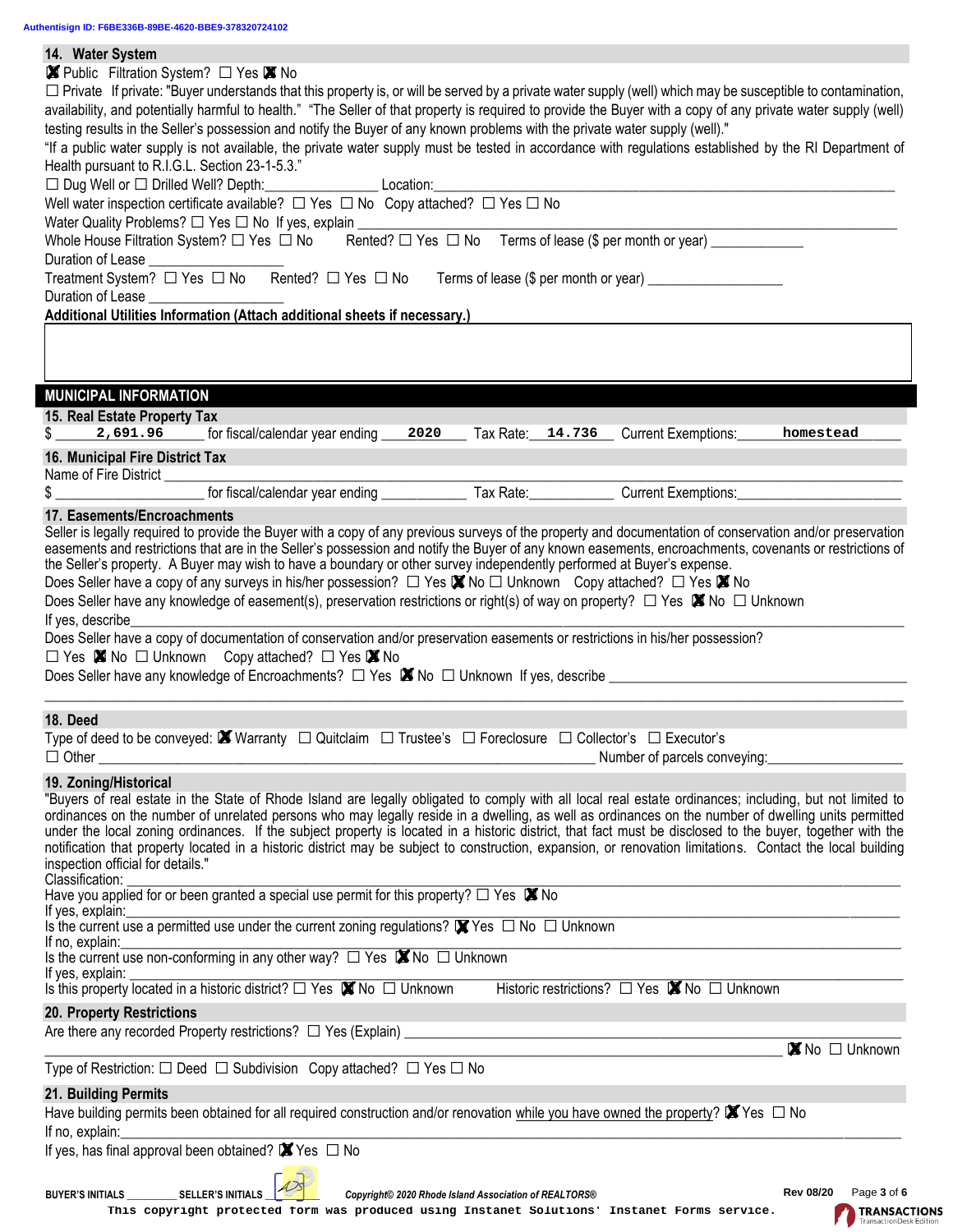#### **22. Building Code/or Minimum Housing**

Outstanding Violations for which you have been cited while you have owned this property (attach copy):

#### **23. Flood Plain**

 $\_$  , and the set of the set of the set of the set of the set of the set of the set of the set of the set of the set of the set of the set of the set of the set of the set of the set of the set of the set of the set of th

# **24. Wetlands**

#### **25. Farms**

### **Additional Municipal Information (Attach additional sheets if necessary.)**

## **CONDO/MULTI UNIT**

|  | 26. Condo/Association Fe |  |
|--|--------------------------|--|
|  |                          |  |
|  |                          |  |

| Is the property located in a flood plain? $\Box$ Yes $\boxtimes$ No $\Box$ Unknown Is there flood insurance on the property? $\Box$ Yes $\boxtimes$ No<br>Is there an Elevation Certificate? $\Box$ Yes $\blacksquare$ No Copy attached? $\Box$ Yes $\Box$ No<br>Is there a Letter of Map Amendment (LOMA)? $\Box$ Yes $\blacksquare$ No Copy attached? $\Box$ Yes $\Box$ No<br>Flood maps and flood insurance rates are subject to change. For more information, contact the Federal Emergency Management Agency (FEMA) Map<br>Service Center, the National Flood Insurance Program (NFIP) coordinator in the municipality, or an insurance agent for more information. |
|--------------------------------------------------------------------------------------------------------------------------------------------------------------------------------------------------------------------------------------------------------------------------------------------------------------------------------------------------------------------------------------------------------------------------------------------------------------------------------------------------------------------------------------------------------------------------------------------------------------------------------------------------------------------------|
| 24. Wetlands<br>The location of coastal wetlands, bays, fresh water wetlands, ponds, marshes, river banks or swamps, as those terms are defined in R.I.G.L. 2-1 and the<br>associated buffer areas may impact future property development. If known, Seller must disclose to the Buyer any such determination on all or part of the<br>land made by the Department of Environmental Management.                                                                                                                                                                                                                                                                          |
| Has all or part of property been determined to be coastal wetland, bog, freshwater wetland, pond, marsh, river bank or swamp?<br>$\Box$ Yes (Explain)<br>■ No □ Unknown Copy attached? □ Yes □ No                                                                                                                                                                                                                                                                                                                                                                                                                                                                        |
| 25. Farms                                                                                                                                                                                                                                                                                                                                                                                                                                                                                                                                                                                                                                                                |
| Any farm(s) that may be in the municipality are protected by R.I.G.L. 2-23, the "Right to Farm Law." If Buyer feels that this information is relevant to<br>Buyer's decision to purchase this property, Buyer should investigate further.                                                                                                                                                                                                                                                                                                                                                                                                                                |
| Additional Municipal Information (Attach additional sheets if necessary.)                                                                                                                                                                                                                                                                                                                                                                                                                                                                                                                                                                                                |
|                                                                                                                                                                                                                                                                                                                                                                                                                                                                                                                                                                                                                                                                          |
| <b>CONDO/MULTI UNIT</b>                                                                                                                                                                                                                                                                                                                                                                                                                                                                                                                                                                                                                                                  |
| 26. Condo/Association Fees                                                                                                                                                                                                                                                                                                                                                                                                                                                                                                                                                                                                                                               |
| Monthly Condo/Association Fee: \$ ____________________ Included in Condo Fee? (check all that apply) □ Heat □ Electric □ Water □ Sewer<br>$\Box$ Other                                                                                                                                                                                                                                                                                                                                                                                                                                                                                                                   |
| Working Capital Deposit? □ Yes □ No If yes, Amount: \$<br>Working Capital Deposit? □ Yes □ No                                                                                                                                                                                                                                                                                                                                                                                                                                                                                                                                                                            |
| Fire Alarm System up to date? □ Yes □ No □ Unknown<br>$\Box$ No $\Box$ Unknown                                                                                                                                                                                                                                                                                                                                                                                                                                                                                                                                                                                           |
| 27. Multi-Family or Other Rental Property                                                                                                                                                                                                                                                                                                                                                                                                                                                                                                                                                                                                                                |
| Are income and expense figures available? $\Box$ Yes $\Box$ No Copy attached? $\Box$ Yes $\Box$ No<br>Lease(s) period: _<br>Copies available? $\Box$ Yes $\Box$ No Copy attached? $\Box$ Yes $\Box$ No                                                                                                                                                                                                                                                                                                                                                                                                                                                                   |
| Security Deposits <b>Exercísia Contract Contract Contract Contract Contract Contract Contract Contract Contract Contract Contract Contract Contract Contract Contract Contract Contract Contract Contract Contract Contract Cont</b>                                                                                                                                                                                                                                                                                                                                                                                                                                     |
| Additional Condo/Multi Unit Information (Attach additional sheets if necessary.)                                                                                                                                                                                                                                                                                                                                                                                                                                                                                                                                                                                         |
|                                                                                                                                                                                                                                                                                                                                                                                                                                                                                                                                                                                                                                                                          |
| <b>NOTICES/DISCLOSURES</b>                                                                                                                                                                                                                                                                                                                                                                                                                                                                                                                                                                                                                                               |
| 28. Pools & Equipment                                                                                                                                                                                                                                                                                                                                                                                                                                                                                                                                                                                                                                                    |
| Maintenance History (Any Defects):<br>Age of pool:<br>N/A                                                                                                                                                                                                                                                                                                                                                                                                                                                                                                                                                                                                                |
| Was a permit obtained for the pool? $\Box$ Yes $\Box$ No $\Box$ Unknown                                                                                                                                                                                                                                                                                                                                                                                                                                                                                                                                                                                                  |
| 29. Lead Contamination                                                                                                                                                                                                                                                                                                                                                                                                                                                                                                                                                                                                                                                   |
| "Every Buyer of residential real estate built prior to 1978 is hereby notified that those properties may have lead exposures that may place young children<br>at risk of developing lead poisoning. Lead poisoning in young children may produce permanent neurological damage, including learning disabilities,<br>reduced IQ behavioral problems, and impaired memory. The Seller of that property is required to provide the Buyer with a copy of any lead inspection<br>report in the Seller's possession and notify the Buyer of any known lead poisoning problem. Environmental lead inspection is recommended prior to<br>purchase."                              |
| Have you ever had a lead paint inspection conducted? $\Box$ Yes $\Box$ No Copy attached? $\Box$ Yes $\Box$ No<br>Lead compliance certificate(s) available? $\Box$ Yes $\blacksquare$ No Copy attached? $\Box$ Yes $\blacksquare$ No                                                                                                                                                                                                                                                                                                                                                                                                                                      |
| 30. Smoke/Carbon Monoxide Detectors<br>Installed and functioning? $\blacksquare$ Yes $\square$ No R.I.G.L. 23-28.1 requires certain residential dwellings to be equipped with an approved smoke detector and<br>carbon monoxide detector system. Contact the local Fire Marshal to determine the requirements for this Property.                                                                                                                                                                                                                                                                                                                                         |
| Copyright© 2020 Rhode Island Association of REALTORS®<br>BUYER'S INITIALS _____________ SELLER'S INITIALS<br><b>Rev 08/20</b><br>Page 4 of 6                                                                                                                                                                                                                                                                                                                                                                                                                                                                                                                             |
| <b>TRANSACT</b><br>This copyright protected form was produced using Instanet Solutions' Instanet Forms service.                                                                                                                                                                                                                                                                                                                                                                                                                                                                                                                                                          |

#### **29. Lead Contamination**

### **30. Smoke/Carbon Monoxide Detectors**





**TRANSACTIONS**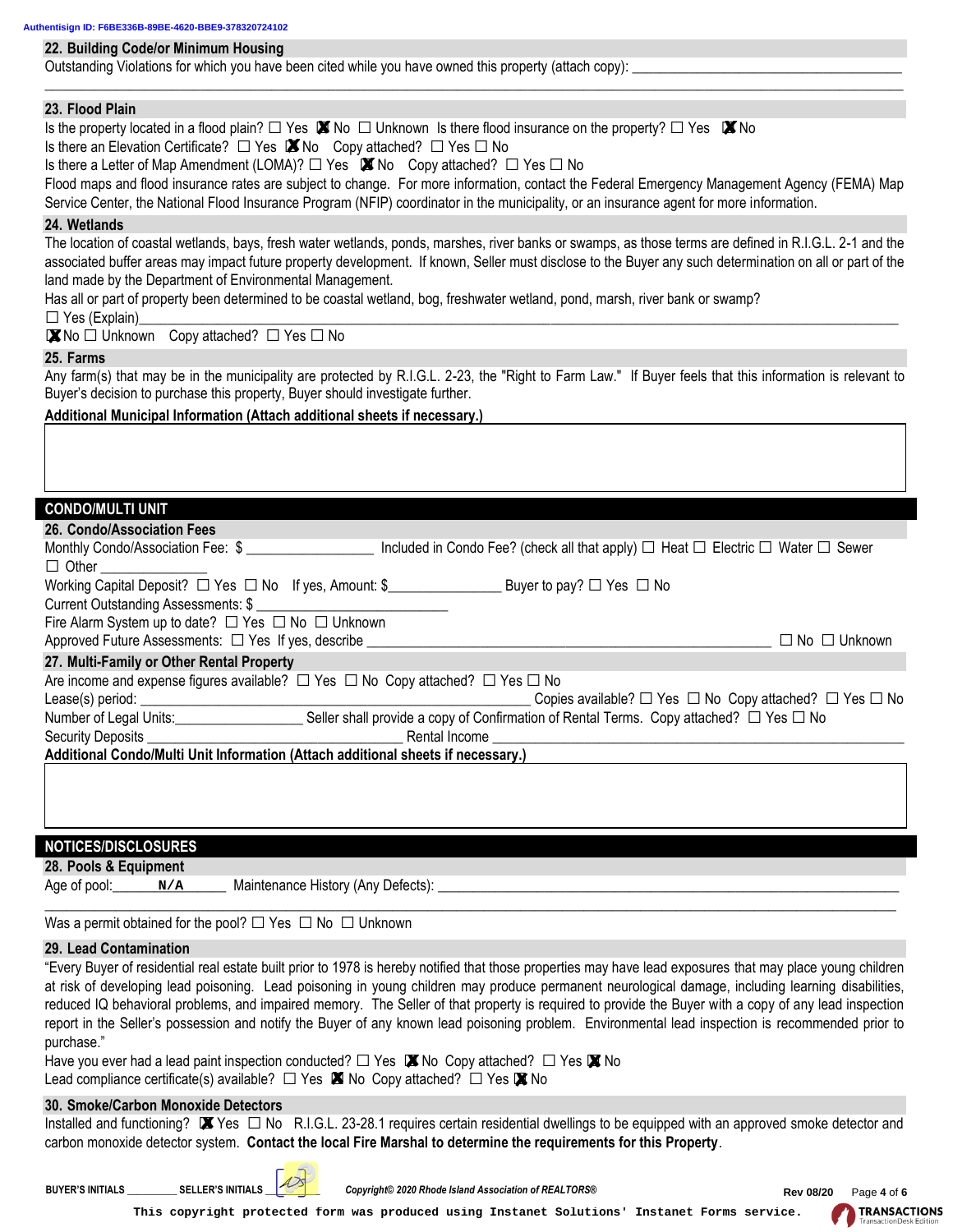#### **31. Radon**

"Radon has been determined to exist in the State of Rhode Island. Testing for the presence of radon in residential real estate prior to purchase is advisable."

#### **32. Mold**

#### **33. Homeowners Insurance Claims History**

#### **STRUCTURE**

| <u>Y N UKNA</u> | <u>Y N UK NA</u>                                                                                                                                                                                                                                   |
|-----------------|----------------------------------------------------------------------------------------------------------------------------------------------------------------------------------------------------------------------------------------------------|
|                 | 40 $\blacksquare \square \square \square$ Driveway(s)                                                                                                                                                                                              |
|                 | 41 $\Box$ X $\Box$ Exterior Walls                                                                                                                                                                                                                  |
|                 | 42 $\Box$ $\Box$ $\Box$ $\Box$ Floors                                                                                                                                                                                                              |
|                 | 43 $\Box \boxtimes \Box$ $\Box$ Foundation/Slab(s)                                                                                                                                                                                                 |
|                 | 44 $\Box$ $\Box$ $\Box$ Interior Walls                                                                                                                                                                                                             |
|                 | 34 $\Box$ $\blacksquare$ $\Box$ Basement<br>35 $\Box$ $\Box$ <b>M</b> Bulkhead/Hatchway<br>36 $\Box$ $\blacksquare$ $\Box$ $\Box$ Ceilings<br>37 $\blacksquare \square \square \square$ Chimney(s)<br>$38 \Box$ $\blacksquare$ $\Box$ $\Box$ Doors |

| ) or Not Applicable (NA). |  |           |  |                                                     |  |  |
|---------------------------|--|-----------|--|-----------------------------------------------------|--|--|
|                           |  | Y N UK NA |  |                                                     |  |  |
|                           |  |           |  | 45 $\blacksquare \square \square \square$ Sidewalks |  |  |
|                           |  |           |  | 46 <b>M</b> $\Box$ $\Box$ Walls/Fences              |  |  |
|                           |  |           |  | 47 $\blacksquare \square \square \square$ Windows   |  |  |
|                           |  |           |  |                                                     |  |  |

**TRANSACTIONS** 

### **EQUIPMENT/SYSTEMS/APPLIANCES**

| Has property been tested for radon? $\Box$ Yes $\blacksquare$ No If yes, # of Pico curies/liter: $\Box$<br>mas property been tested for radon $\ell$ $\sqcup$ Yes $\blacksquare$ No if yes, $\#$ of Pico curies/liter: $\blacksquare$<br>Copy of test available? $\Box$ Yes $\blacksquare$ No Copy attached? $\Box$ Yes $\blacksquare$ No Any action taken? $\blacksquare$ |                                                                                                                                                                                                                                                                                                                        |                  |                                                                                                                                     |    |           |                                                                                                                                                            |  |
|----------------------------------------------------------------------------------------------------------------------------------------------------------------------------------------------------------------------------------------------------------------------------------------------------------------------------------------------------------------------------|------------------------------------------------------------------------------------------------------------------------------------------------------------------------------------------------------------------------------------------------------------------------------------------------------------------------|------------------|-------------------------------------------------------------------------------------------------------------------------------------|----|-----------|------------------------------------------------------------------------------------------------------------------------------------------------------------|--|
| Is a Radon Mitigation System in use? $\Box$ Yes $\blacksquare$ No                                                                                                                                                                                                                                                                                                          |                                                                                                                                                                                                                                                                                                                        |                  |                                                                                                                                     |    |           |                                                                                                                                                            |  |
| <b>32. Mold</b><br>According to the RI Department of Health, "Exposure to a large number of mold spores may cause allergic symptoms such as watery eyes, runny nose,                                                                                                                                                                                                       |                                                                                                                                                                                                                                                                                                                        |                  |                                                                                                                                     |    |           |                                                                                                                                                            |  |
|                                                                                                                                                                                                                                                                                                                                                                            | sneezing, itching, coughing, wheezing, difficulty breathing, headache, and fatigue. Repeated exposure to mold can increase a person's sensitivity, causing                                                                                                                                                             |                  |                                                                                                                                     |    |           |                                                                                                                                                            |  |
|                                                                                                                                                                                                                                                                                                                                                                            | more severe allergic reactions. Testing for molds is very difficult and expensive and cannot determine whether health effects will occur. If you can see or<br>smell mold it needs to be cleaned up. Sources of moisture may include: flooding, damp basement or crawl space, leaky roof, leaky plumbing, humidifiers, |                  |                                                                                                                                     |    |           |                                                                                                                                                            |  |
| poorly ventilated areas, and/or clothes dryer vented indoors."                                                                                                                                                                                                                                                                                                             |                                                                                                                                                                                                                                                                                                                        |                  |                                                                                                                                     |    |           |                                                                                                                                                            |  |
| Is Seller aware of the presence of any mold conditions, including moisture penetration and/or damage? $\Box$ Yes $\boxtimes$ No $\Box$ Unknown                                                                                                                                                                                                                             |                                                                                                                                                                                                                                                                                                                        |                  |                                                                                                                                     |    |           |                                                                                                                                                            |  |
|                                                                                                                                                                                                                                                                                                                                                                            |                                                                                                                                                                                                                                                                                                                        |                  |                                                                                                                                     |    |           |                                                                                                                                                            |  |
| Has the property previously been tested for mold? $\square$ Yes $\blacksquare$ No $\square$ Unknown Copy attached? $\square$ Yes $\blacksquare$ No                                                                                                                                                                                                                         |                                                                                                                                                                                                                                                                                                                        |                  |                                                                                                                                     |    |           | Any previous mold mitigation action taken, including modifications to any ventilation system? $\Box$ Yes $\Box$ No $\Box$ Unknown If yes, please describe: |  |
| 33. Homeowners Insurance Claims History<br>Are you aware of any homeowners insurance claims pertaining to this property that have been filed while you have owned it?                                                                                                                                                                                                      |                                                                                                                                                                                                                                                                                                                        |                  |                                                                                                                                     |    |           |                                                                                                                                                            |  |
| $\Box$ Yes $\blacksquare$ No If yes, please list all claims.                                                                                                                                                                                                                                                                                                               |                                                                                                                                                                                                                                                                                                                        |                  |                                                                                                                                     |    |           |                                                                                                                                                            |  |
|                                                                                                                                                                                                                                                                                                                                                                            |                                                                                                                                                                                                                                                                                                                        |                  |                                                                                                                                     |    |           |                                                                                                                                                            |  |
| Additional Notices/Disclosures Information (Attach additional sheets if necessary.)                                                                                                                                                                                                                                                                                        |                                                                                                                                                                                                                                                                                                                        |                  |                                                                                                                                     |    |           |                                                                                                                                                            |  |
|                                                                                                                                                                                                                                                                                                                                                                            |                                                                                                                                                                                                                                                                                                                        |                  |                                                                                                                                     |    |           |                                                                                                                                                            |  |
| <b>STRUCTURE</b>                                                                                                                                                                                                                                                                                                                                                           |                                                                                                                                                                                                                                                                                                                        |                  |                                                                                                                                     |    |           |                                                                                                                                                            |  |
| Do any defects/malfunctions exist in any of the following? Mark Yes (Y), No (N), Unknown (UK) or Not Applicable (NA).                                                                                                                                                                                                                                                      |                                                                                                                                                                                                                                                                                                                        |                  |                                                                                                                                     |    |           |                                                                                                                                                            |  |
| <u>Y N UKNA</u>                                                                                                                                                                                                                                                                                                                                                            |                                                                                                                                                                                                                                                                                                                        | <u>Y N UK NA</u> |                                                                                                                                     |    | Y N UK NA |                                                                                                                                                            |  |
| $\Box$ $\blacksquare$ $\Box$ Basement<br>34                                                                                                                                                                                                                                                                                                                                |                                                                                                                                                                                                                                                                                                                        | 40               | $\blacksquare$ $\square$ $\square$ Driveway(s)                                                                                      | 45 |           | $\blacksquare$ $\square$ $\square$ Sidewalks                                                                                                               |  |
| $\Box$ $\Box$ $\Box$ <b>X</b> Bulkhead/Hatchway<br>35                                                                                                                                                                                                                                                                                                                      |                                                                                                                                                                                                                                                                                                                        | 41               | $\Box$ $\blacksquare$ $\Box$ Exterior Walls                                                                                         | 46 |           | $\blacksquare \square \square \square$ Walls/Fences                                                                                                        |  |
| $\Box$ $\blacksquare$ $\Box$ $\Box$ Ceilings<br>36                                                                                                                                                                                                                                                                                                                         |                                                                                                                                                                                                                                                                                                                        | 42               | $\square$ $\square$ $\square$ Floors                                                                                                | 47 |           | $\blacksquare$ $\square$ $\square$ Windows                                                                                                                 |  |
| $\blacksquare \square \square \square$ Chimney(s)<br>37                                                                                                                                                                                                                                                                                                                    |                                                                                                                                                                                                                                                                                                                        | 43               | $\Box$ $\blacksquare$ $\Box$ Foundation/Slab(s)                                                                                     |    |           |                                                                                                                                                            |  |
| $\square$ $\blacksquare$ $\square$ Doors<br>38                                                                                                                                                                                                                                                                                                                             |                                                                                                                                                                                                                                                                                                                        | 44               | $\Box$ $\blacksquare$ $\Box$ Interior Walls                                                                                         |    |           |                                                                                                                                                            |  |
| $\Box$ $\blacksquare$ $\Box$ Other Structural Components (Describe)<br>39                                                                                                                                                                                                                                                                                                  |                                                                                                                                                                                                                                                                                                                        |                  |                                                                                                                                     |    |           |                                                                                                                                                            |  |
| If the answer to any of the items is Yes (Y), please explain. (Attach additional sheets if necessary.)                                                                                                                                                                                                                                                                     |                                                                                                                                                                                                                                                                                                                        |                  |                                                                                                                                     |    |           |                                                                                                                                                            |  |
|                                                                                                                                                                                                                                                                                                                                                                            |                                                                                                                                                                                                                                                                                                                        |                  |                                                                                                                                     |    |           |                                                                                                                                                            |  |
| basement window sill is rotting.                                                                                                                                                                                                                                                                                                                                           |                                                                                                                                                                                                                                                                                                                        |                  |                                                                                                                                     |    |           | 37: small gap at furnace; 40 & 45: uneven surfaces; 46: sections of cedar fence need repair; 47: one                                                       |  |
|                                                                                                                                                                                                                                                                                                                                                                            |                                                                                                                                                                                                                                                                                                                        |                  |                                                                                                                                     |    |           |                                                                                                                                                            |  |
| <b>EQUIPMENT/SYSTEMS/APPLIANCES</b>                                                                                                                                                                                                                                                                                                                                        |                                                                                                                                                                                                                                                                                                                        |                  |                                                                                                                                     |    |           |                                                                                                                                                            |  |
|                                                                                                                                                                                                                                                                                                                                                                            |                                                                                                                                                                                                                                                                                                                        |                  |                                                                                                                                     |    |           | Check the equipment/systems/appliances that are conveying with the sale, as well as applicable age and condition. If unknown, check UK. If                 |  |
| not applicable, check NA.                                                                                                                                                                                                                                                                                                                                                  |                                                                                                                                                                                                                                                                                                                        |                  |                                                                                                                                     |    |           |                                                                                                                                                            |  |
|                                                                                                                                                                                                                                                                                                                                                                            | <b>Included in Sale</b>                                                                                                                                                                                                                                                                                                |                  | Age                                                                                                                                 |    |           | <b>Condition</b>                                                                                                                                           |  |
| <b>48 Alarm/Security System</b><br>49 Ceiling/Whole House Fan DYes AINo DNA DNegotiable                                                                                                                                                                                                                                                                                    | □Yes <u>XINo</u> □NA □Negotiable                                                                                                                                                                                                                                                                                       |                  | $\Box$ < 1 yr $\Box$ 1-5 yrs $\Box$ 6-10 yrs $\Box$ 10+ $\Box$ UK<br>$\Box$ <1yr $\Box$ 1-5yrs $\Box$ 6-10 yrs $\Box$ 10+ $\Box$ UK |    |           | □Working □Needs Repair □UK<br>□Working □Needs Repair □UK                                                                                                   |  |
| 50 Central Vac/Equipment                                                                                                                                                                                                                                                                                                                                                   | □Yes <b>X</b> No □NA □Negotiable                                                                                                                                                                                                                                                                                       |                  |                                                                                                                                     |    |           |                                                                                                                                                            |  |
| 51 Dehumidifier                                                                                                                                                                                                                                                                                                                                                            | □Yes <u>XINo</u> □NA □Negotiable                                                                                                                                                                                                                                                                                       |                  | $\Box$ <1yr $\Box$ 1-5yrs $\Box$ 6-10 yrs $\Box$ 10+ $\Box$ UK<br>□<1yr □1-5yrs □6-10 yrs □10+ □UK                                  |    |           | □Working □Needs Repair □UK<br>□Working □Needs Repair □UK                                                                                                   |  |
| 52 Dishwasher                                                                                                                                                                                                                                                                                                                                                              | XYes □No □NA □Negotiable                                                                                                                                                                                                                                                                                               |                  | □<1yr □1-5yrs □6-10 yrs □10+ XIUK                                                                                                   |    |           |                                                                                                                                                            |  |
| 53 Dryer                                                                                                                                                                                                                                                                                                                                                                   | XYes □No □NA □Negotiable                                                                                                                                                                                                                                                                                               |                  | $\Box$ <1yr $\Box$ 1-5yrs $\Box$ 6-10 yrs $\Box$ 10+ $\Box$ UK                                                                      |    |           | KIWorking □Needs Repair □UK<br><b>XIWorking ONeeds Repair OUK</b>                                                                                          |  |
| 54 Freezer                                                                                                                                                                                                                                                                                                                                                                 | □Yes KNo □NA □Negotiable                                                                                                                                                                                                                                                                                               |                  | $\Box$ <1yr $\Box$ 1-5yrs $\Box$ 6-10 yrs $\Box$ 10+ $\Box$ UK                                                                      |    |           | □Working □Needs Repair □UK                                                                                                                                 |  |
|                                                                                                                                                                                                                                                                                                                                                                            | <b>X</b> IYes □No □NA □Negotiable                                                                                                                                                                                                                                                                                      |                  | $\Box$ <1yr $\Box$ 1-5yrs $\Box$ 6-10 yrs $\Box$ 10+ $\Box$ UK                                                                      |    |           | XI Working ONeeds Repair OUK                                                                                                                               |  |
| 55 Garage Door Opener(s)<br>56 Garbage Disposal                                                                                                                                                                                                                                                                                                                            | XYes ONo ONA ONegotiable                                                                                                                                                                                                                                                                                               |                  | $\Box$ <1yr $\Box$ 1-5yrs $\Box$ 6-10 yrs $\Box$ 10+ $\Box$ UK                                                                      |    |           | XIWorking ONeeds Repair OUK                                                                                                                                |  |
|                                                                                                                                                                                                                                                                                                                                                                            | □Yes <b>X</b> No □NA □Negotiable                                                                                                                                                                                                                                                                                       |                  | $\Box$ <1yr $\Box$ 1-5yrs $\Box$ 6-10 yrs $\Box$ 10+ $\Box$ UK                                                                      |    |           | □Working □Needs Repair □UK                                                                                                                                 |  |
| 57 Generator<br>58 Hot Tub/Sauna                                                                                                                                                                                                                                                                                                                                           | □Yes KNo □NA □Negotiable                                                                                                                                                                                                                                                                                               |                  | $\Box$ <1yr $\Box$ 1-5yrs $\Box$ 6-10 yrs $\Box$ 10+ $\Box$ UK                                                                      |    |           |                                                                                                                                                            |  |
| 59 Intercom System                                                                                                                                                                                                                                                                                                                                                         |                                                                                                                                                                                                                                                                                                                        |                  | $\Box$ <1yr $\Box$ 1-5yrs $\Box$ 6-10 yrs $\Box$ 10+ $\Box$ UK                                                                      |    |           | □Working □Needs Repair □UK                                                                                                                                 |  |
|                                                                                                                                                                                                                                                                                                                                                                            | □Yes XINo □NA □Negotiable<br>□Yes MNo □NA □Negotiable                                                                                                                                                                                                                                                                  |                  |                                                                                                                                     |    |           | □Working □Needs Repair □UK                                                                                                                                 |  |
| 60 Jacuzzi/Whirlpool<br>61 Kitchen Stove/Oven                                                                                                                                                                                                                                                                                                                              | XYes □No □NA □Negotiable                                                                                                                                                                                                                                                                                               |                  | $\Box$ <1yr $\Box$ 1-5yrs $\Box$ 6-10 yrs $\Box$ 10+ $\Box$ UK<br>$\Box$ <1yr $\Box$ 1-5yrs $\Box$ 6-10 yrs $\Box$ 10+ $\Box$ 10K   |    |           | <b>X</b> IWorking □Needs Repair □UK                                                                                                                        |  |
| 62 Lawn Sprinkler System                                                                                                                                                                                                                                                                                                                                                   | XYes □No □NA □Negotiable                                                                                                                                                                                                                                                                                               |                  | $\Box$ <1yr $\Box$ 1-5yrs $\Box$ 6-10 yrs $\Box$ 10+ $\Box$ UK                                                                      |    |           | □Working XINeeds Repair □UK                                                                                                                                |  |
| 63 Microwave                                                                                                                                                                                                                                                                                                                                                               | Yes ONo ONA ONegotiable                                                                                                                                                                                                                                                                                                |                  | $\Box$ <1yr $\Box$ 1-5yrs $\Box$ 6-10 yrs $\Box$ 10+ $\Box$ UK                                                                      |    |           |                                                                                                                                                            |  |
| <b>BUYER'S INITIALS</b>                                                                                                                                                                                                                                                                                                                                                    | AX<br><b>SELLER'S INITIALS</b>                                                                                                                                                                                                                                                                                         |                  | Copyright© 2020 Rhode Island Association of REALTORS®                                                                               |    |           | X Working □Needs Repair □UK<br><b>Rev 08/20</b><br>Page 5 of 6                                                                                             |  |